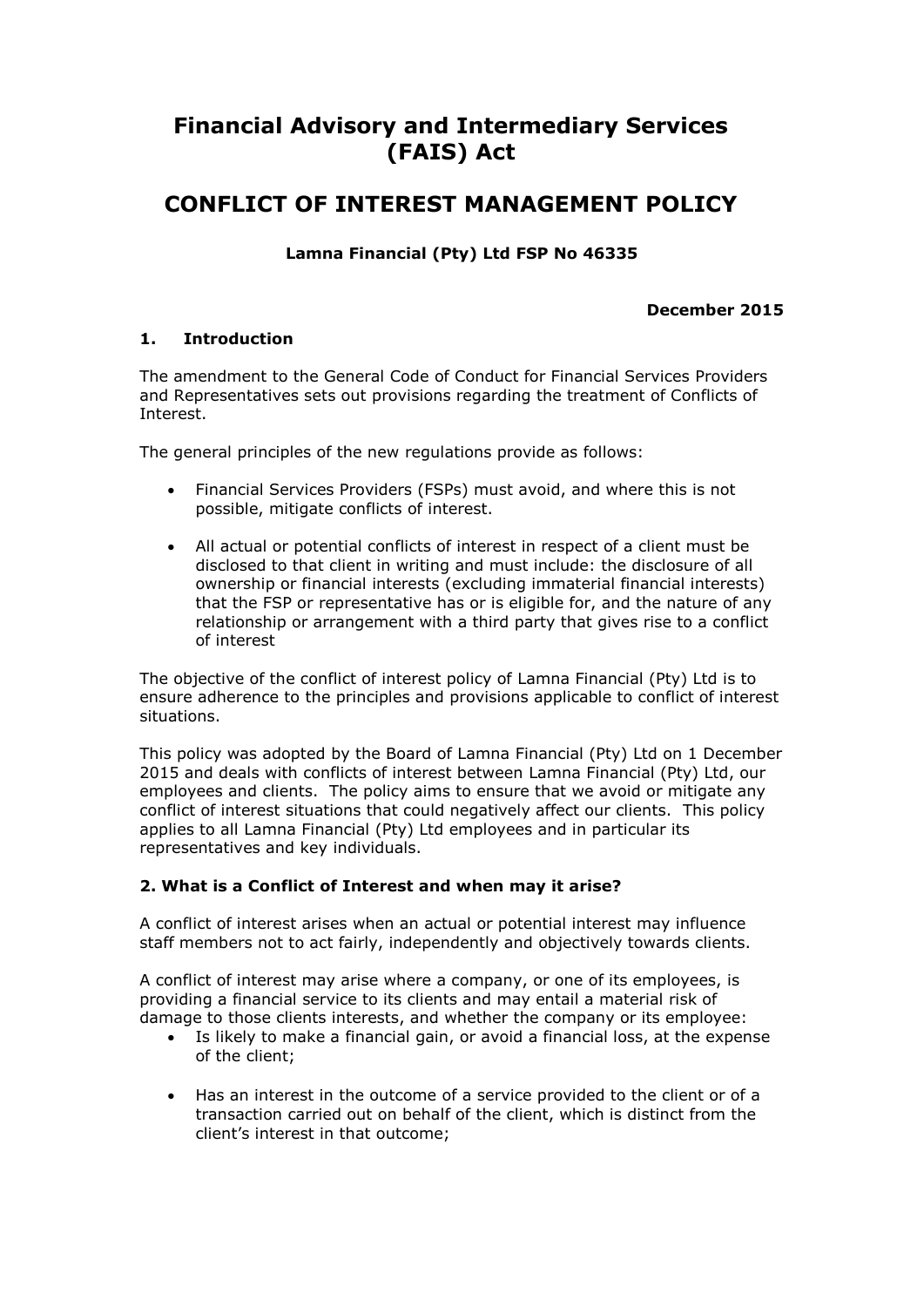- Has a financial or other incentive to favour the interest of another client, or group of clients, over the interests of the client;
- Carries on the same business as the client; or
- Receives or will receive from a person other than the client, an inducement in relation to a service provided to the client, in the form of monies, goods or services, other than the standard commission or fee for that service.

#### **3. How we manage conflicts of interest**

The following are examples of conflicts of interest and how we manage these conflicts:

#### **Contracts, proposed contracts and similar transactions or arrangements**

A conflict of interest may arise where an employee has a direct, or indirect interest in a transaction. This may be where the employee has a connection with the other party to the transaction, or where the employee's family has a connection. The connection may be from a directorship, significant shareholding, employment or consultancy.

Lamna Financial (Pty) Ltd requires disclosure of any connection which could, or could be seen to have the effect of compromising the judgment of any of our employees. Employees are required to notify Lamna Financial (Pty) Ltd of any such potential conflicts of interest, who will then decide if the employee can be involved in the transaction. Lamna Financial (Pty) Ltd will also ensure that the relevant provisions have been met.

A short summary of this policy is included in the "Letter of Introduction" document, issued and explained to clients at the beginning of the sales process. The full Management Policy document is also available on request.

#### **Gifts, Hospitality & Inducements**

Inducements, gifts and hospitality are all issues that could lead to potential Conflicts of Interest. Lamna Financial (Pty) Ltd has a strict policy regarding such issues, which is documented in this policy. All Employees must act with the highest standards of integrity to avoid any allegations of Conflicts of Interest.

Employees must not accept any cash payments, significant gifts or hospitality. Token gifts may be accepted, providing they have not been given or accepted to compromise integrity. A register is kept of any gifts, or hospitality received.

Employees cannot attend hospitality events, without their manager's approval. Where an invitation could be construed as being a business inducement, it must be declined.

Transfer of ownership interest and the offering and receiving of financial interest to other financial services providers, their representative or their associates, other than immaterial financial interests (as defined below), are prohibited.

## **4. Conflict of interest policy**

Lamna Financial (Pty) Ltd expects all its employees to maintain the highest standards in carrying out their business activities, adhering to legislative